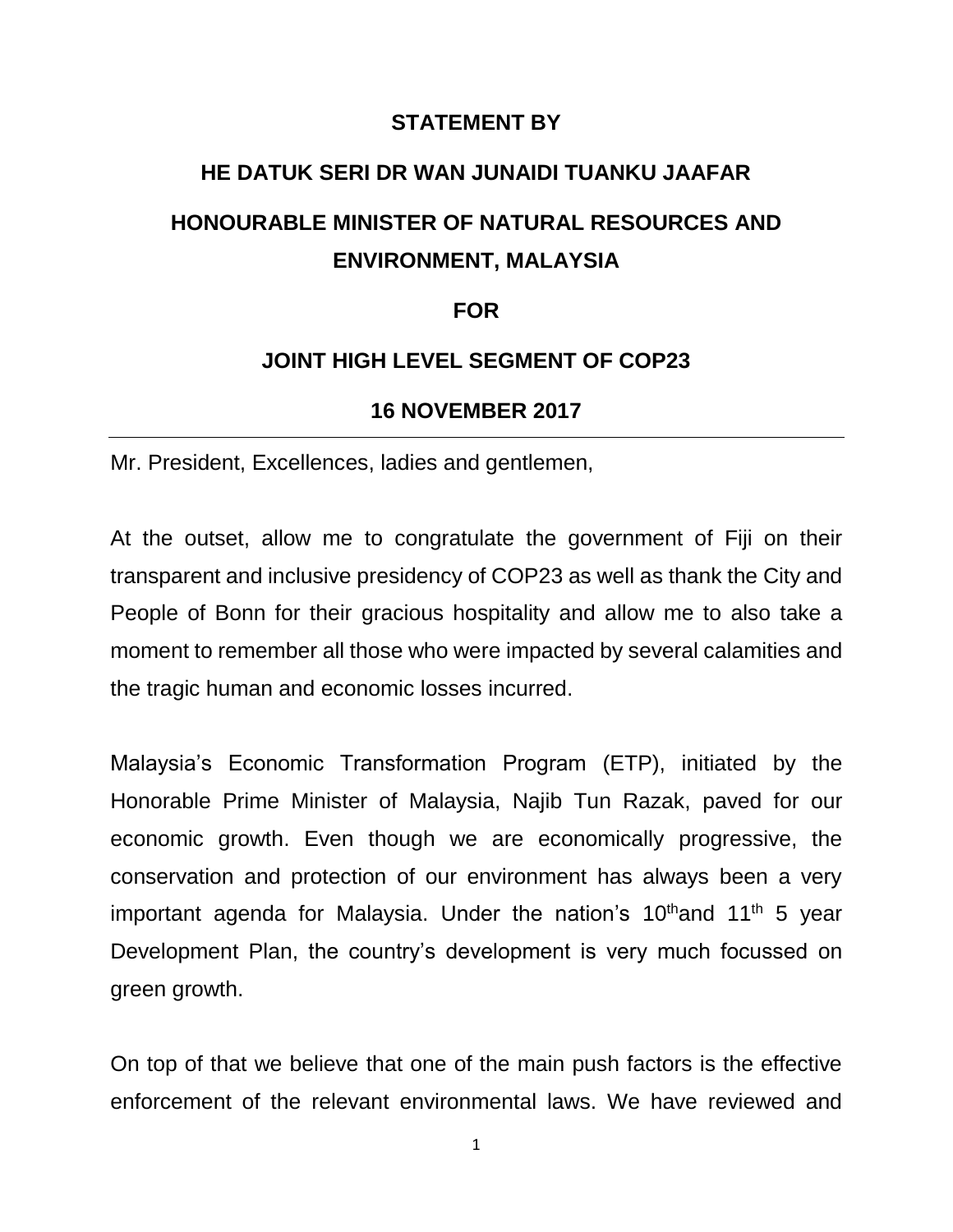amended old laws and drafted new laws, related to, among others, water resource conservation; pollution prevention and environmental degradation; forest protection and good governance; and marine conservation.

On this note Malaysia was highly charged in communicating an ambitious NDC that seeks to reduce emissions intensity of GDP by 45% by 2030 relative to the emission intensity of GDP in 2005. This consists of 35% on an unconditional basis with a further 10% conditional upon receipt of climate finance, technology transfer and capacity building comprising among others technologies including renewable energy generation such as geothermal and wind energy; energy efficiency measures; resource and waste management, which include waste to energy and biotechnology solutions; and capacity enhancement in Energy Systems Management.

Additional programs are implemented and among others are the recently launched Green Technology Master Plan 2017-2030 to create a low-carbon and resource efficient economy and the National Energy Efficiency Action Plan where the estimated emissions reduction for the year **2030** is **13.113 Million Tonnes Carbon Dioxide equivalent** (13.113 MtCO<sub>2</sub>eq).

In the transportation sector, Malaysia recently launched the Mass Rapid Transit (MRT) Phase One removing 9.9 million cars in 2017 and 62 - 89 million between 2020 and 2030. Construction has also begun on the 2<sup>nd</sup> and 3<sup>rd</sup>phase, which stretches for 52.2km. Other initiatives are the High Speed Rail Link between Kuala Lumpur and Singapore and the East Coast Rail Link (ECRL), which stretches almost 700 kilometres.

2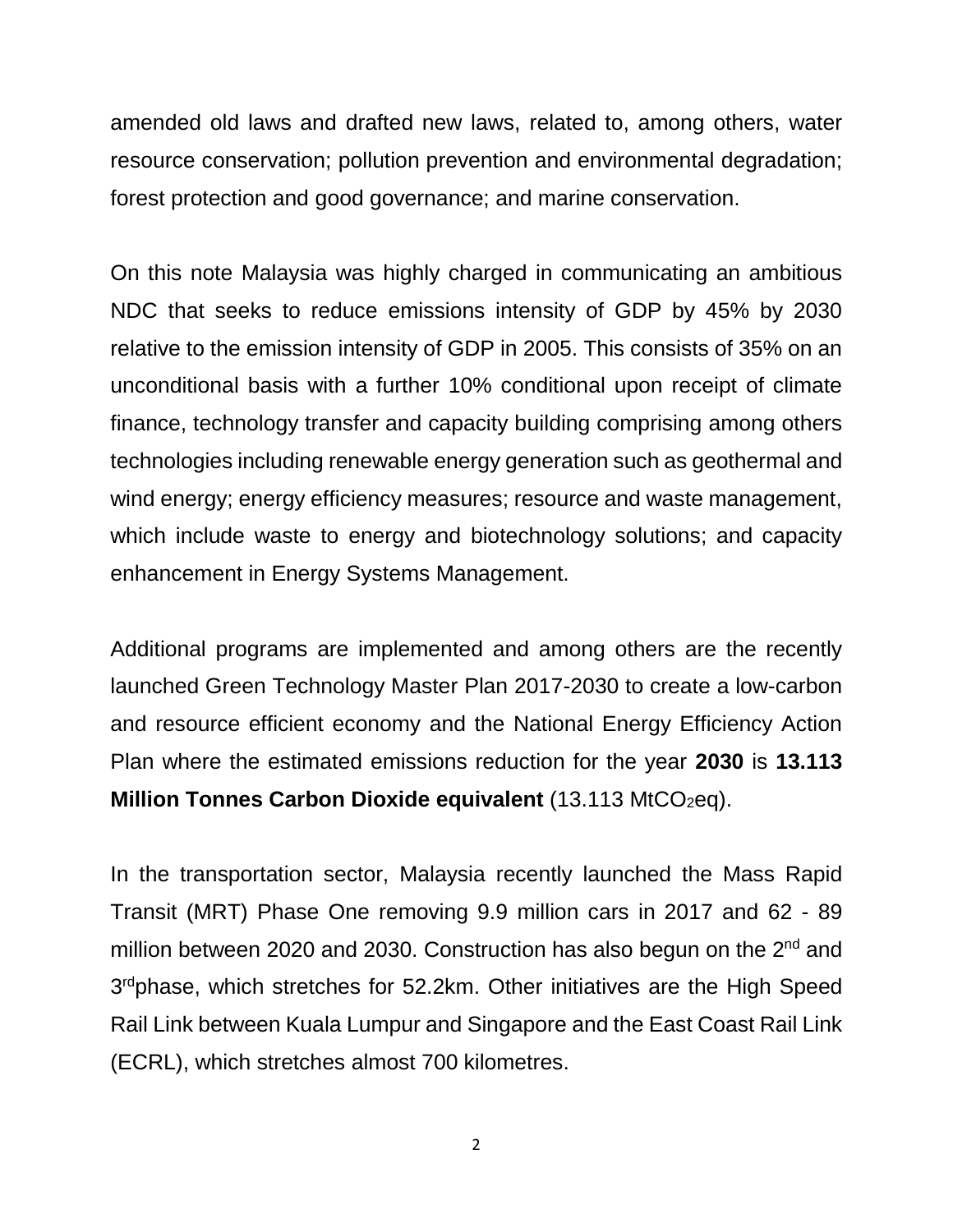At the cities level, GHG emissions reductions are being scaled up under the Low Carbon Cities Framework (LCCF). Apart from that we are also concentrating on reducing GHG emissions from the Oil Palm sector through our biomass and biogas initiatives.

I am pleased to say that with the implementation of these initiatives Malaysia is firmly on track to achieve its NDC by 2030.

In the forestry sector, Malaysia welcomes the Green Climate Fund's (GCF) historic approval of up to \$500 million for REDD+ Results Based Payments (RBP). I am pleased to announce that Malaysia has updated the National REDD+ Strategy reducing emissions by 15 – 25 Million Tonnes Carbon Dioxide equivalent (MtCO2eq) per year, and is now the third country in the world fulfilling the REDD+ requirements of the UNFCCC. This has showcased Malaysia's serious commitment to Sustainable Forest Management (SFM) and the protection and conservation of the country's rich biodiversity. We are proud to say that Malaysia is one of the 12 rich mega biodiverse countries in the world. We are also on track retaining at least 50% forest cover, pledged at COP15, Copenhagen, 2009 by the Honorable Prime Minister of Malaysia and echoed in COP21, Paris, 2015.

Malaysia has two significant national forestry initiatives. The Central Forest Spine Initiative covers 5.3 million hectares in Peninsular Malaysia and The Heart of Borneo Initiative that is a trilateral cooperation between Brunei, Indonesia and Malaysia covers an area of over 20 million hectares. These initiatives help strengthen the world's resilience to climate change by conserving carbon sinks and creating a huge green lung for the world while

3